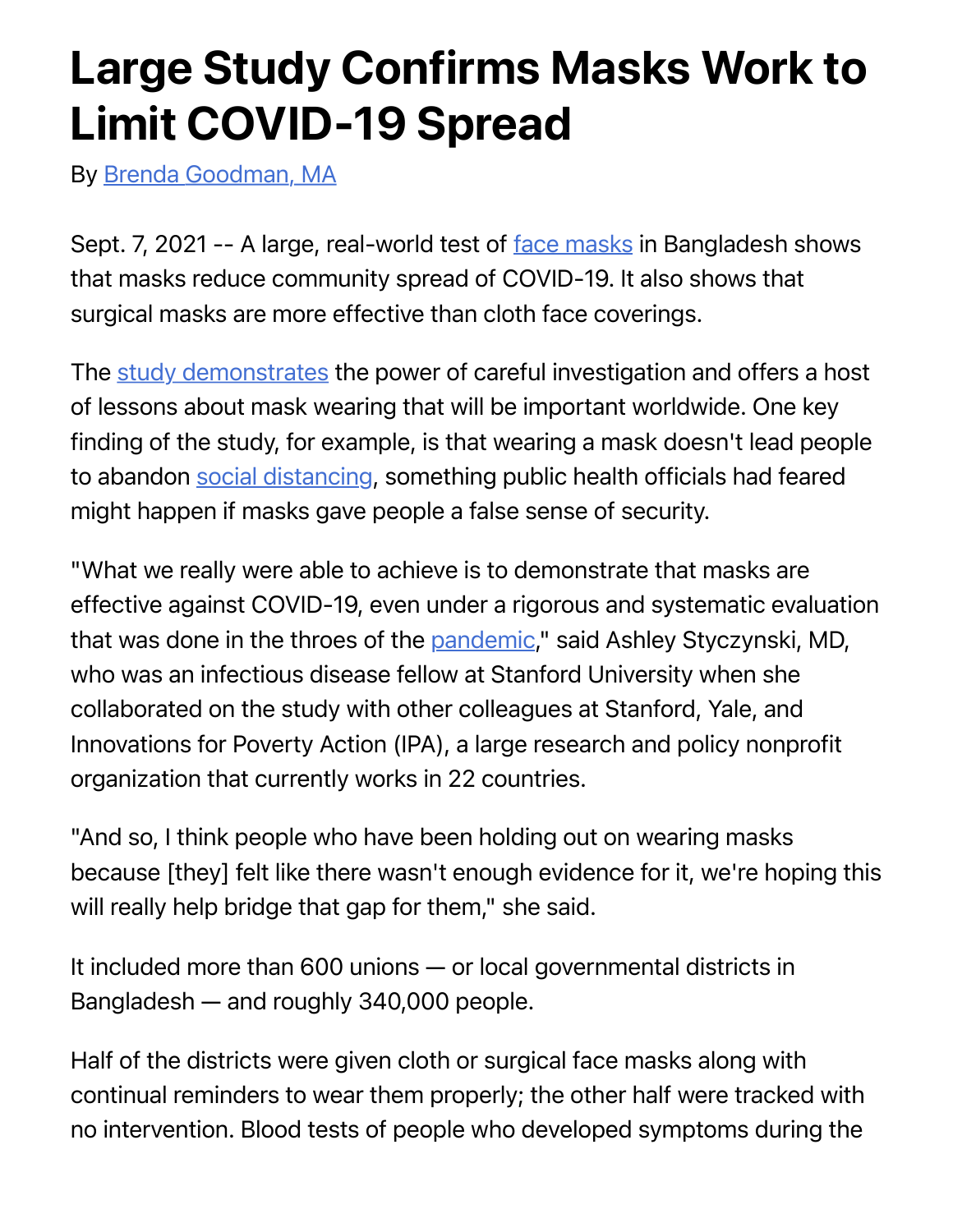study verified their infections.

Compared to villages that didn't mask, those where masks of any type were worn had about 9% fewer symptomatic cases of COVID-19. The finding was statistically significant and was unlikely to have occurred by chance alone.

"Somebody could read this study and say, 'OK, you reduced COVID-19 by 9%. Big deal.' And what I would respond to that would be that if anything, we think that that is a substantial underestimate," Styczynski said.

One reason they think they underestimated the effectiveness of masks is that they only tested people who were having symptoms, so people who had only very mild or asymptomatic infections were missed.

Another reason is that among people who had symptoms, only one third agreed to undergo a blood test. The effect may have been bigger had participation been universal.

Local transmission may have played a role, too. Rates of COVID-19 in Bangladesh were relatively low during the study. Most infections were caused by the B.1.1.7, or Alpha, variant.

Since then, Delta has taken over. Delta is thought to be more transmissible, and some studies have suggested that people infected with Delta shed more viral particles. Masks may be more effective when more virus is circulating.

The investigators also found important differences by age and by the type of mask. Villages where surgical masks were worn had 11% fewer COVID-19 cases than villages in where masks were not worn. In villages where cloth masks were worn, on the other hand, infections were reduced by only 5%.

The cloth masks were substantial. Each had three layers  $\sim$  two layers of fabric with an outer layer of polypropylene. On testing, the cloth masks filtered only about 37% of virus particles, compared to 95% for the threelayer surgical masks, which were also made of polypropylene.